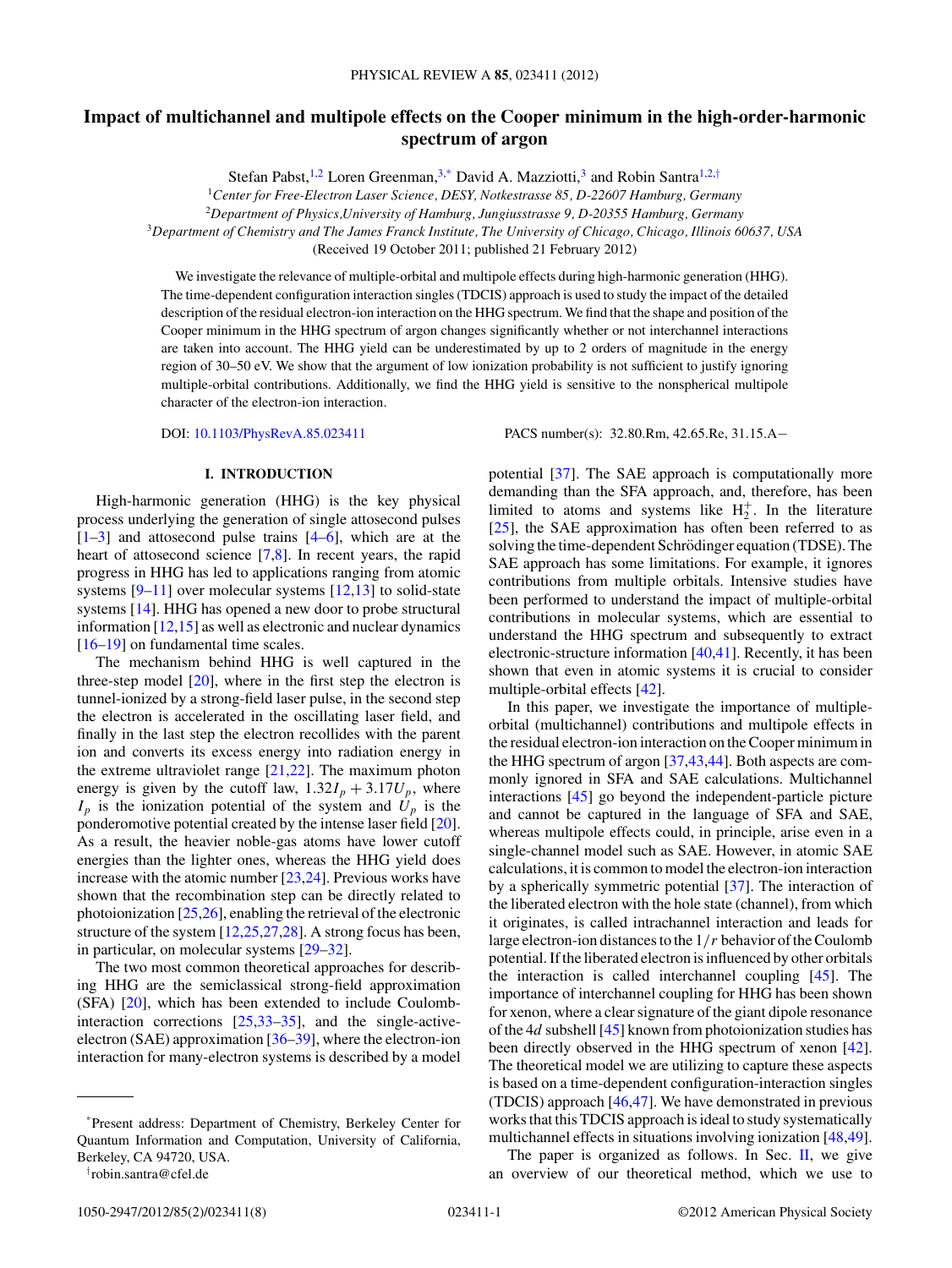<span id="page-1-0"></span>systematically study the influence of various approximations of the residual electron-ion interaction on the HHG spectrum. In Sec. [III,](#page-2-0) we explain the system parameters used in our calculations. The results are discussed in detail in Sec. [IV.](#page-3-0) Atomic units [\[50\]](#page-7-0) are employed throughout, unless otherwise noted.

## **II. THEORETICAL METHODS**

The time-dependent Schrödinger equation of an N-electron system exposed to a linearly polarized external electric field is given by

$$
i\frac{\partial}{\partial t}|\Psi(t)\rangle = \hat{H}(t)|\Psi(t)\rangle, \tag{1a}
$$

$$
\hat{H}(t) = \hat{H}_0 + \hat{H}_1 - E(t)\hat{z},
$$
 (1b)

where  $|\Psi(t)\rangle$  is the full *N*-electron wave function and  $\hat{H}(t)$ is the exact *N*-body Hamiltonian, which can be partitioned into three main parts: (1)  $\hat{H}_0 = \hat{F} - i\eta \hat{W}$  is the sum of the time-independent Fock operator  $\hat{F}$  and a complex absorbing potential (CAP), where  $\langle \mathbf{x} | \hat{W} | \mathbf{x}' \rangle = [r - r_{\text{CAP}}]^2 \Theta(r - r_{\text{MAP}}^2)$  $r_{\text{CAP}}$ )  $\delta(\mathbf{x} - \mathbf{x}')$  and  $\Theta(r)$  is the Heaviside step function; (2) the electron-electron interactions that cannot be described by the mean-field potential in  $\hat{H}_0$  are captured by  $\hat{H}_1$  (=  $\hat{V}_C - \hat{V}_{HF} - E_{HF}$ ; for a detailed description of these quantities, see Ref.  $[47]$ ; (3) the term  $E(t)$   $\hat{z}$  is the laser-matter interaction in the electric dipole approximation. The CAP serves a purely numerical purpose. It prevents artificial reflections of the ionized photoelectron from the radial grid boundary and is located far away from the atom. This is controlled by the parameter  $r_{\text{CAP}}$ .

Solving numerically the full *N*-electron system is currently out of reach without making any approximations to the Hamiltonian or the wave function. In strong-field processes such as HHG, Eq.  $(1a)$  is commonly reduced to an effective one-electron system, where only one electron of the outermost valence shell is allowed to respond to the electric field and all other electrons are frozen or completely neglected. Here, we take an alternative way, by describing the full *N*-electron wave function and making no approximations to the Hamiltonian. Specifically, we use the configuration-interaction language, where we assume the field-free ground state is well captured by the Hartree-Fock ground state  $|\Phi_0\rangle$ . We consider only singly excited 1-particle-1-hole configurations (1*p*1*h* configurations)  $\left|\Phi_i^a\right\rangle$ . The corresponding TDCIS *N*-electron wave function reads

$$
|\Psi(t)\rangle = \alpha_0(t)|\Phi_0\rangle + \sum_{i,a} \alpha_i^a(t)|\Phi_i^a\rangle, \tag{2a}
$$

$$
\left|\Phi_i^a\right\rangle = \frac{1}{\sqrt{2}} (\hat{c}_{a,\uparrow}^\dagger \hat{c}_{i,\uparrow} + \hat{c}_{a,\downarrow}^\dagger \hat{c}_{i,\downarrow}) |\Phi_0\rangle, \tag{2b}
$$

where  $i, j$ , and  $a, b$  refer to occupied orbitals and unoccupied (virtual) orbitals, respectively, in the Hartree-Fock ground state  $|\Phi_0\rangle$ . The operators  $\hat{c}_{a,\sigma}^{\dagger}$  and  $\hat{c}_{a,\sigma}$  create and annihilate, respectively, an electron in the orbital *a* with spin *σ*. By restricting our wave function to 1*p*1*h* configurations, the interaction captured by  $\hat{H}_1$  is the residual electron-ion interaction. The equations of motion for the expansion coefficients  $\alpha_0(t)$  and  $\alpha_i^a(t)$  read

$$
i\dot{\alpha}_0(t) = -E(t) \sum_{i,a} (\Phi_0|\hat{z}| \Phi_i^a) \alpha_i^a(t), \qquad (3a)
$$

$$
i\dot{\alpha}_i^a(t) = (\epsilon_a - \epsilon_i)\alpha_i^a(t) + \sum_{b,j} (\Phi_i^a | \hat{H}_1 | \Phi_j^b) \alpha_j^b(t)
$$
 (3b)

$$
- E(t) \bigg( \big( \Phi_i^a |\hat{z}| \Phi_0 \big) \alpha_0(t) + \sum_{b,j} \big( \Phi_i^a |\hat{z}| \Phi_j^b \big) \alpha_j^b(t) \bigg),
$$

where  $\epsilon_p$  are the orbital energies of the orbitals  $|\varphi_p\rangle$ , which are eigenstates of the time-independent Fock operator (i.e.,  $\hat{H}_0|\varphi_p\rangle = \epsilon_p|\varphi_p\rangle$ ). The expression (| stands for a dual vector with respect to the symmetric inner product [i.e.,  $(\varphi_p | \varphi_q)$  =  $\delta_{p,q}$ ], which differs from the Hermitian inner product. A detailed description of our implementation of the TDCIS method can be found in Ref. [\[47\]](#page-6-0).

The exact treatment of the residual electron-ion interaction is numerically very demanding. In order to be able to treat the full electron-ion interaction, we are exploiting as much symmetry as possible. We have already used one symmetry with Eq.  $(2b)$  [i.e., the total spin of the system  $(S = 0)$  is conserved]. The second symmetry we are exploiting arises from the restriction to linearly polarized pulses and benefits us in two ways. Firstly, the orbital-angular-momentum projection *ma* of the excited electron and the orbital-angular-momentum projection  $m_i$  of the hole state must be the same for each  $|\Phi_i^a\rangle$ . Secondly, the coefficients  $\alpha_i^a(t)$  are the same whether an electron with orbital-angular-momentum projection *m* or −*m* is excited. As a result, only the gerade parity configurations  $|\Phi_i^a\rangle_g$  need to be considered because ungerade parity configurations  $|\Phi_i^a\rangle_u$  will not be populated due this symmetry. The gerade and ungerade parity configurations are defined as

$$
|\Phi_i^a|_{g/u} := \frac{1}{\sqrt{2}} (|\Phi_{+i}^{+a}| \pm |\Phi_{-i}^{-a}|), \tag{4}
$$

where the orbital indices  $\pm a$  and  $\pm i$  stand for triplets of quantum numbers  $(n,l, \pm m)$  with *n* being the radial quantum number, *l* being the orbital angular momentum, and  $\pm m$  being the orbital-angular-momentum projection. The configuration  $|\Phi_i^a\rangle$  with  $m_i = m_a = 0$  is a special case and has gerade parity. Since, as already mentioned, for linearly polarized light  $|\Phi_i^a\rangle_u$ will not be populated and only  $|\Phi_i^a\rangle_g$  needs to be considered, we drop the index *g* such that  $|\Phi_i^a\rangle$  refers to gerade parity configurations from now on. The matrix elements for the gerade parity configurations as they appear in Eq. (3) are given by

$$
\left(\Phi_i^a|\hat{z}|\Phi_j^b\right) = z_{(+a, +b)}\delta_{i,j} - z_{(+j, +i)}\delta_{a,b},\tag{5a}
$$

$$
(\Phi_0|\hat{z}|\Phi_i^a) = z_{(+i, +a)} \begin{cases} \sqrt{2}, & m_a = m_i = 0\\ 2, & m_a = m_i \neq 0\\ 0, & m_a \neq m_i, \end{cases}
$$
 (5b)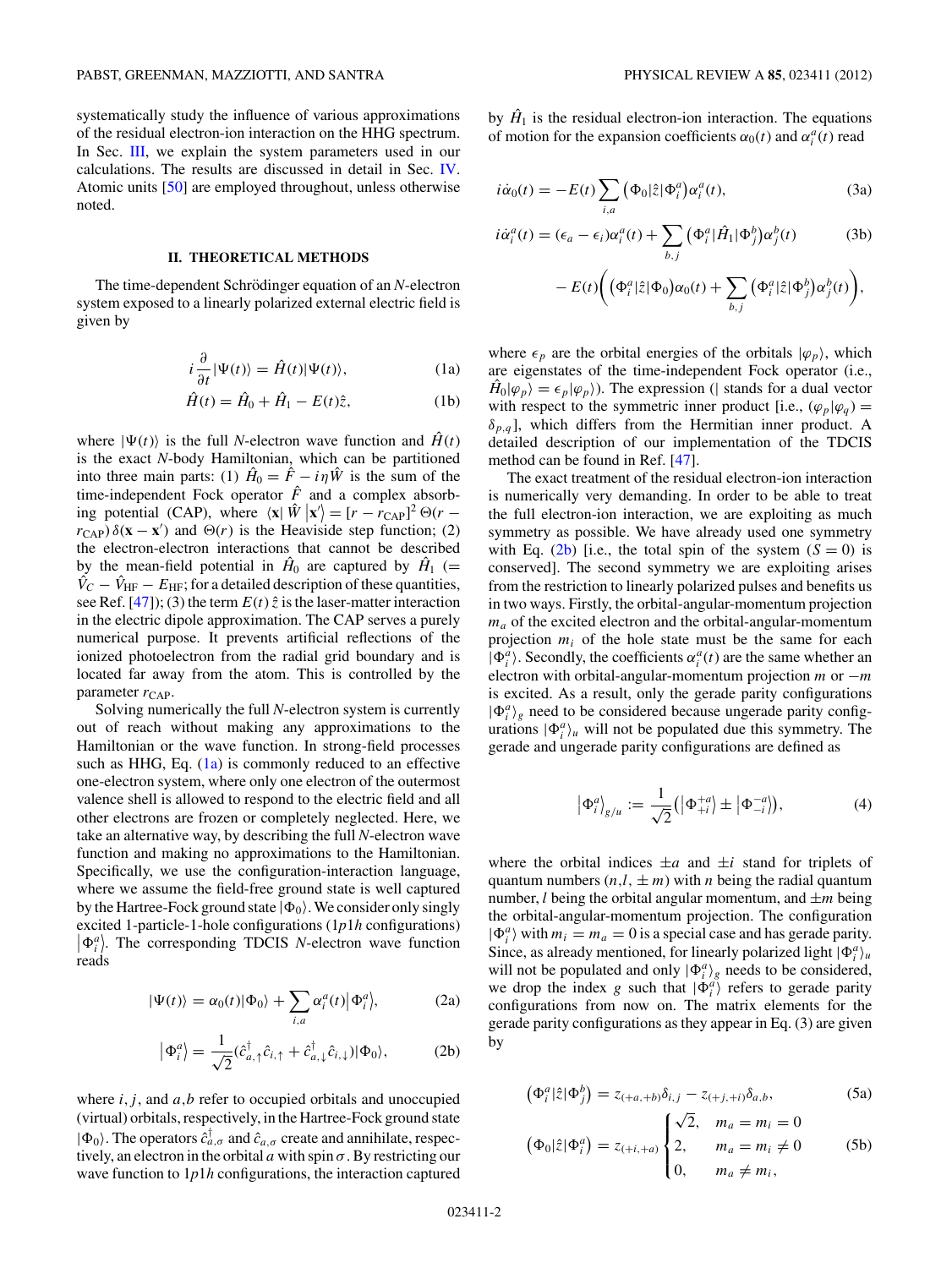<span id="page-2-0"></span>
$$
(\Phi_i^a | \hat{H}_1 | \Phi_j^b) = (4v_{(+a, +j; +i, +b)} - v_{(+a, +j; +b, +i)} - v_{(+a, -j; -b; +i)})
$$
  
\n
$$
\times \begin{cases}\n1, & m_i \neq 0 \neq m_j, \\
\frac{1}{2}, & m_i = 0 = m_j, \\
\sqrt{2}^{-1}, & \text{otherwise,} \n\end{cases}
$$
\n(5c)

where we made use of the symmetries  $z_{(-a,-i)}, v_{+a,+j;+b,+i} = v_{-a,-j;-b,-i}$  and  $v_{+a,+j;+i,b} =$  $z_{(-a,-i)}, v_{+a,+j;+b,+i} = v_{-a,-j;-b,-i}$  $v_{-a,-j;-i,-b} = v_{+a,-j;+i,-b}$ . In the last equation the relations  $m_a = m_i$  and  $m_b = m_j$  are used, which holds only in the case of linearly polarized light. The round parentheses in the indices of the matrix elements indicate the symmetric inner product mentioned above [\[47\]](#page-6-0).

In the following, we study in detail three scenarios for  $\hat{H}_1$ : (1) no approximation is made and the residual Coulomb interaction is treated exactly within the CIS configuration space, (2) only intrachannel interactions  $[(\Phi_i^a | \hat{H}_1 | \Phi_j^b) = 0$  if  $i \neq j$  are considered, (3) a symmetrized version of the intrachannel interaction is used such that the angular momentum of the excited electron cannot be changed, thus simulating a spherically symmetric ion potential. When only intrachannel interactions are allowed, different orbitals will behave almost independently. Only via the ground-state depopulation can they indirectly influence each other. The symmetrization in model (3) is done by averaging over all hole states within each  $(n,l)$  subshell such that the excited electron sees only a spherically symmetric ion. The symmetrized matrix elements read

$$
v_{(a,i;b,i)}^{\text{symm}} := \frac{1}{2l_i + 1} \sum_{m_i} v_{(a,i;b,i)},
$$
 (6a)

$$
v_{(a,i;i,b)}^{\text{symm}} := \frac{1}{2l_i + 1} \sum_{m_i} v_{(a,i;i,b)},
$$
 (6b)

where in Eq. (6b) we additionally set  $m_a = m_i = m_b$  before we perform the sum. This step can be justified, since we are using linearly polarized light and our model can only have 1-particle-1-hole configurations with  $m_a = m_i$ . In both cases, one finds that the symmetrized matrix elements are proportional to  $\delta_{l_a,l_b}$ and  $\delta_{m_a,m_b}$ .

The HHG spectrum, which is calculated via the expectation value of the electric dipole moment  $\langle z \rangle$  (*t*), reads [\[51,52\]](#page-7-0)

$$
S(\omega) = \frac{1}{20} \frac{1}{3\pi c^3} \left| \int_{-\infty}^{\infty} dt \left[ \frac{d^2}{dt^2} \langle z \rangle(t) \right] e^{-i\omega t} \right|^2. \tag{7}
$$

Next to the HHG spectrum, we will focus our discussion also on the hole populations  $\rho_i(t)$  generated during the HHG process. These populations are calculated with the help of the ion density matrix, which is described in detail in Ref. [\[47\]](#page-6-0). The ground-state population is given by  $\rho_0(t) = |\alpha_0(t)|^2$ .



FIG. 1. (Color online) The HHG spectra (a) and the depopulations of the ground state (b) of argon are compared for the intrachannel approximation (red solid line) and for the symmetrized intrachannel approximation (green dashed line). In both cases only  $3p_0$  (singlechannel) is active. The intensity profile of the pulse is shown in (b). The pulse parameters are as follows:  $E_{\text{max}} = 0.085$ ,  $\omega =$  $0.057$  ( $\approx$ 800 nm), and  $\tau = 413$  ( $\approx$ 10 fs).

#### **III. NUMERICAL DISCUSSION**

All presented results were calculated with the XCID package, $<sup>1</sup>$  which makes explicit use of the symmetries discussed in</sup> Sec. [II.](#page-1-0) All argon calculations presented in Sec. [IV](#page-3-0) were done for a laser pulse with a peak field strength of  $E_{\text{max}} = 0.085$ , a carrier frequency  $\omega = 0.057$  ( $\approx 800$  nm), and a full width at half maximum (FWHM) pulse duration of  $\tau = 413$  ( $\approx$ 10 fs). The classical turning radius of the electron for such a pulse is  $r_{\text{HHG}} = E_{\text{max}}/\omega^2 \approx 26$ . As described in Ref. [\[47\]](#page-6-0), we use a nonuniform grid with the mapping function,

$$
r(x) = r_{\text{max}} \frac{\zeta}{2} \frac{1+x}{1-x+\zeta}, \quad x \in [-1,1]. \tag{8}
$$

<sup>&</sup>lt;sup>1</sup>S. Pabst, L. Greenman, and R. Santra, XCID program package for multichannel ionization dynamics, DESY, Hamburg, Germany, 2011, Rev. 481, with contributions from P. J. Ho.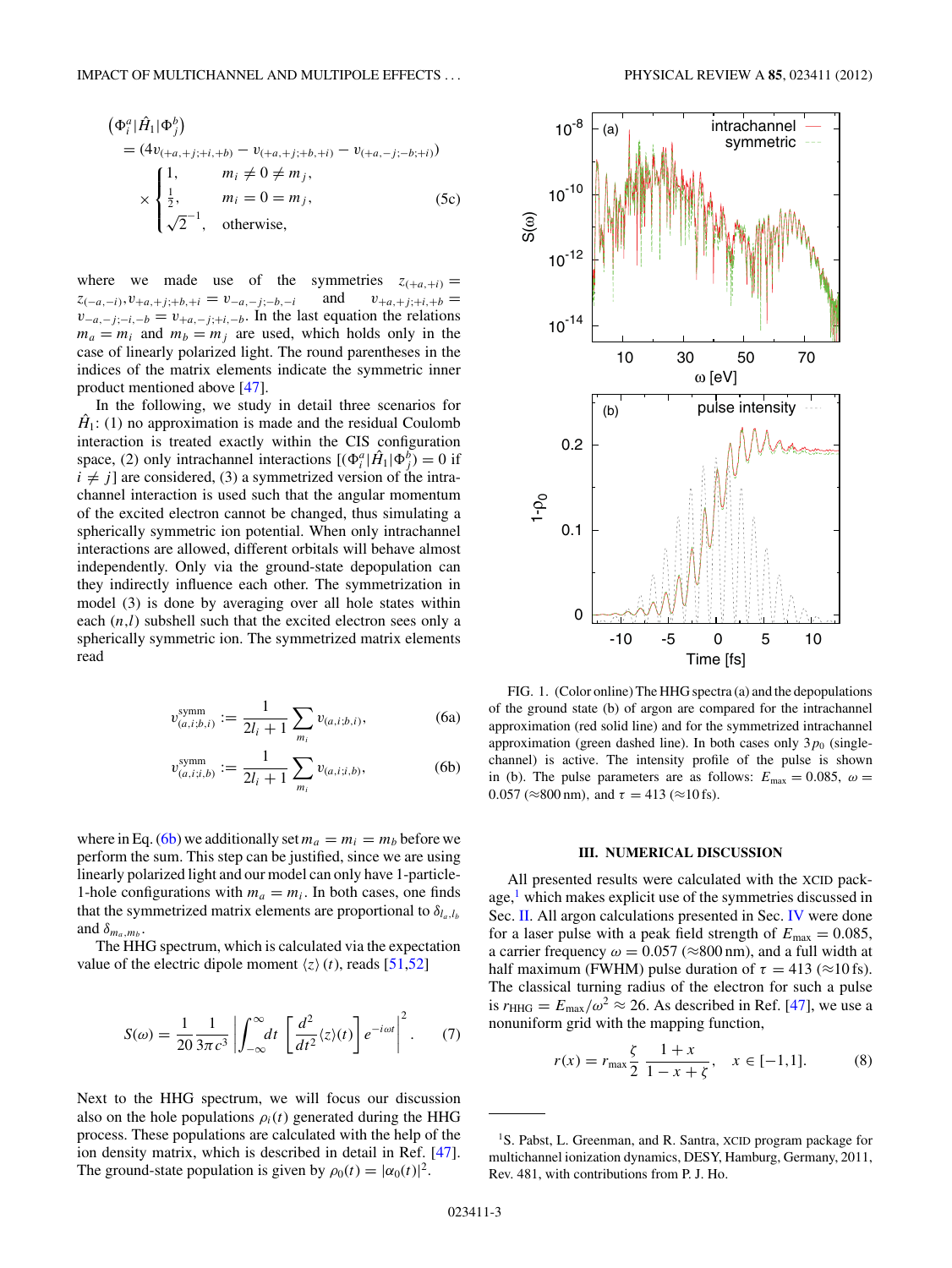<span id="page-3-0"></span>All calculations were done with a radial grid radius  $r_{\text{max}} = 120$ , 480 radial grid points, and mapping parameter  $\zeta = 1.0$ . The CAP starts at a radius  $r_{\text{CAP}} = 100$  and has a strength  $\eta = 0.01$ . The maximum angular momentum employed was  $l_{\text{max}} = 80$ . Furthermore, we find that for excited electrons with an orbital angular momentum  $l > 6$  the multipole terms with  $L_c > 0$ are negligibly small and the dominant  $H_1$  contribution comes from the monopole term. It is, therefore, a good approximation to consider only the monopole term of  $\hat{H}_1$  when any orbital angular momentum of the involved orbitals is larger than 6 [for details see Ref. [\[47\]](#page-6-0)].

# **IV. RESULTS**

We begin our discussion with the single-channel model by allowing only the  $3p_0$  orbital to be active. In Fig. [1,](#page-2-0) we compare the HHG spectra and the depopulations of the ground state of argon for a spherically symmetric electron-ion interaction (labeled symmetric) with the exact electron-ion interaction (labeled intrachannel). Note, interchannel contributions do not exist in a single-channel model. The spherically symmetric  $H_1$  has no tensorial multipole moments besides a monopole term, since the angular momentum of the electron cannot be changed. In the intrachannel and interchannel models all multipole contributions are included in  $\hat{H}_1$ . The depopulations [shown in Fig.  $1(b)$ ] show only small deviations during and after the pulse. The final depopulation probabilities are almost identical. Similarly, the HHG spectra [see Fig.  $1(a)$ ] show only small differences in the energy region of 30–50 eV, where also the photoionization cross sections (not shown) differ by up to 30% from each other. The Cooper minimum in the HHG spectra can be reproduced and lies between 40 and 50 eV. The low curvature of the shape of the Cooper minimum prevents a more precise localization of the minimum.

Due to the costly treatment of the residual electron-ion interaction it is common to reduce an HHG calculation to a one-electron calculation, where the electron moves in a local, spherically symmetric model potential, which describes the correct behavior for short and long distances of the electron-ion interaction and reproduces the ionization potential. This is the SAE approach, which is in spirit very close to our singlechannel model with a spherically symmetric  $\hat{H}_1$  (green dashed line in Fig. [1\)](#page-2-0). However, there exists one major difference to typical SAE calculations. In the SAE approach one only describes one electron, which can move freely everywhere on the pseudopotential surface, and does not fulfill the Pauli principle, meaning there is no mechanism in this approach that can prevent the electron to move into orbitals that are already occupied by the  $N - 1$  frozen electrons. Enforcing the Pauli principle is critical for the one-electron reduced density matrix to be *N*-representable, that is, to represent a realistic *N*-electron system [\[53,54\]](#page-7-0). In our theory, we describe always the entire *N*electron wave function and due to the anticommutator relation of the creation and annihilation operators in Eq. [\(2b\)](#page-1-0) the Pauli principle is ensured at all times. Recent works for molecular systems have pointed out the importance of the Pauli principle particularly for tomographic purposes [\[55,56\]](#page-7-0).



FIG. 2. (Color online) The HHG spectra (a) and (c) and the depopulations of the ground state (b) and (d) of argon are shown for 3*s* and all 3*p* orbitals active. In (a) and (b) the interchannel and in (c) and (d) the intrachannel approximation is compared with the symmetrized intrachannel approximation. The pulse parameters are the same as in Fig. [1.](#page-2-0)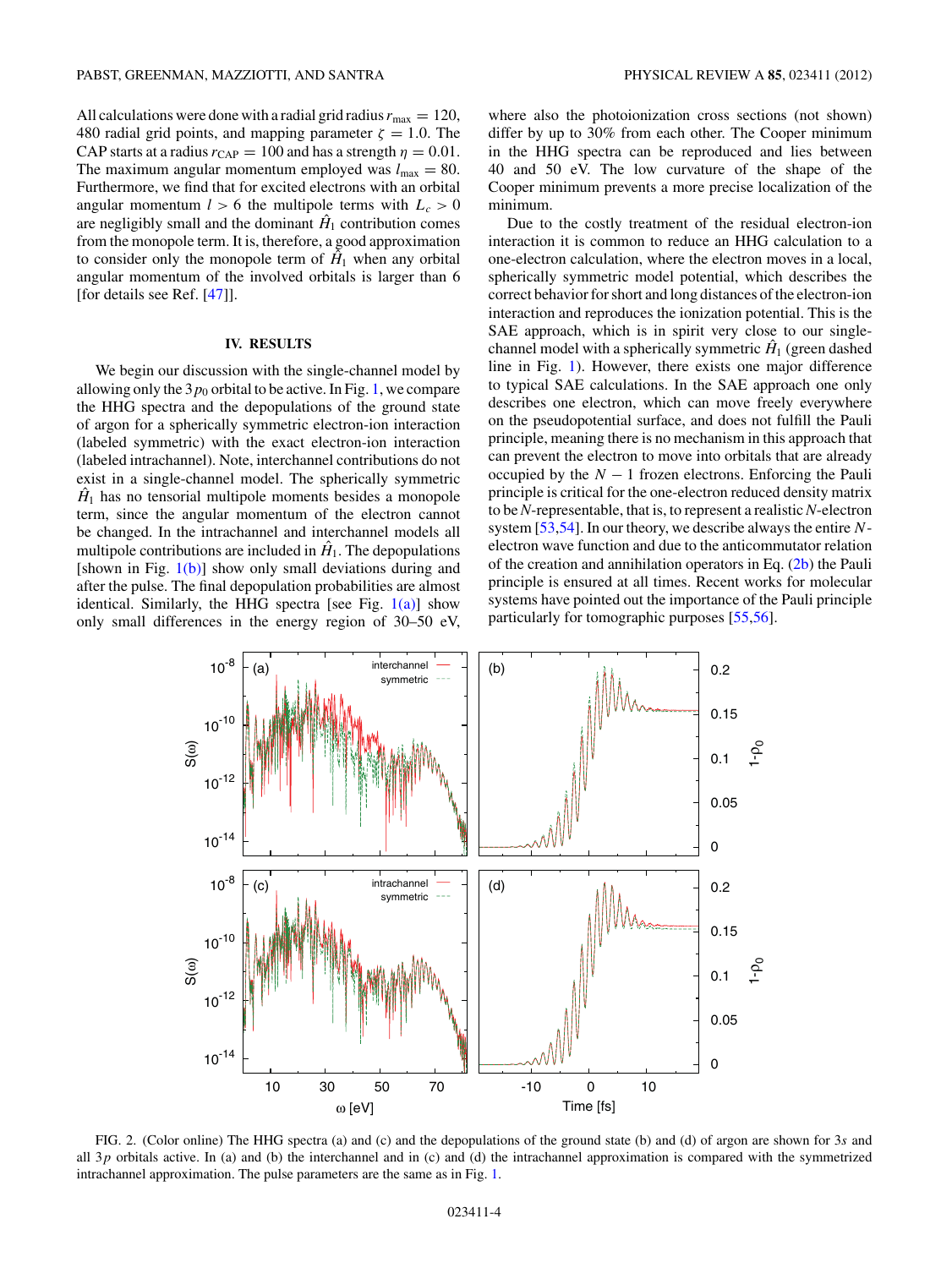<span id="page-4-0"></span>

FIG. 3. (Color online) The HHG spectra [(a) and (c)] and the depopulations of the ground state [(b) and (d)] of argon are shown. The single-channel (only  $3p_0$  active) calculation is compared with the multichannel calculation (3*s* and all  $3p$  active). No approximation [(a) and (b)] and the symmetrized intrachannel approximation [(c) and (d)] are made to the electron-ion interaction. The pulse parameters are the same as in Fig. [1.](#page-2-0)

Now we consider the impact of the approximation of the residual electron-ion interaction in the multichannel scenario, where we allow also  $3p_{\pm 1}$  electrons and the 3*s* electrons to get ionized. All differences seen in Figs. [2,](#page-3-0) 3, and [4](#page-5-0) originate solely from physics within the 3*p* manifold. The impact of the 3*s* orbital is rather small on the HHG spectra as well as on the depopulation of the ground state. That is not a surprise due to the high 3*s* ionization potential, which is around 18 eV higher than the ionization potential of the 3*p* orbitals. The hole population of 3*s* (not shown) is over 100 times smaller than the hole populations in the 3*p* shell.

In Fig. [2](#page-3-0) the HHG spectra and depopulations are shown for different approximations of  $\hat{H}_1$ . The simplification to a spherically symmetric potential [see Figs.  $2(a)$  and  $2(b)$ ] underestimates the HHG spectrum by up to two orders of magnitude in the energy region of 30–50 eV. In addition, the shape of the Cooper minimum has now drastically changed. The position of the Cooper minimum is much more clearly defined in the interchannel case and lies slightly above 50 eV as found in recent experiments [\[37,43,44\]](#page-6-0). For the symmetrized intrachannel approximation, the Cooper minimum lies between 40 and 50 eV, similar to the single-channel results. The depopulation dynamics is not affected by the approximation of the electron-ion interaction. In Figs.  $2(c)$  and  $2(d)$  the results of the intrachannel calculation are compared with the results obtained from the symmetrized intrachannel approximation. The relative differences between these two models never

exceed a factor larger than 2 and are confined to the energy region of 30–50 eV. The origin of these differences is the lack of multipole effects in the symmetrized intrachannel model. In comparison to the interchannel results, the multipole effects are much smaller than the interchannel effects seen in Fig. [2\(a\).](#page-3-0)

The photon energy range of 30–50 eV corresponds to a recollision electron energy range of 15–35 eV and a de Broglie wavelength of  $2-3$  Å. It seems that electrons with these wavelengths are most sensitive to the exact residual ion-electron interaction and, therefore, simplifications of the interaction become most evident in the corresponding photon energy regime. In the same energy region the photoionization cross section is most sensitive to the approximation made to the electron-ion interaction [\[45\]](#page-6-0). Our calculations (not shown) confirm that the differences in the cross sections between the intrachannel and symmetrized intrachannel model are quite small, whereas the differences to the interchannel model are up to one order of magnitude larger (and can reach values up to 20 Mb). The fact that the photoionization cross sections and the HHG spectra behave similarly (for different approximations to the electron-ion interaction) supports the picture that HHG has a close connection to photoionization. In the limit that the electron de Broglie wavelength is much longer or shorter than the characteristic length scale of the residual electron-ion interaction, the results do not depend on the detailed structure of electron-ion interaction. This may explain why the HHG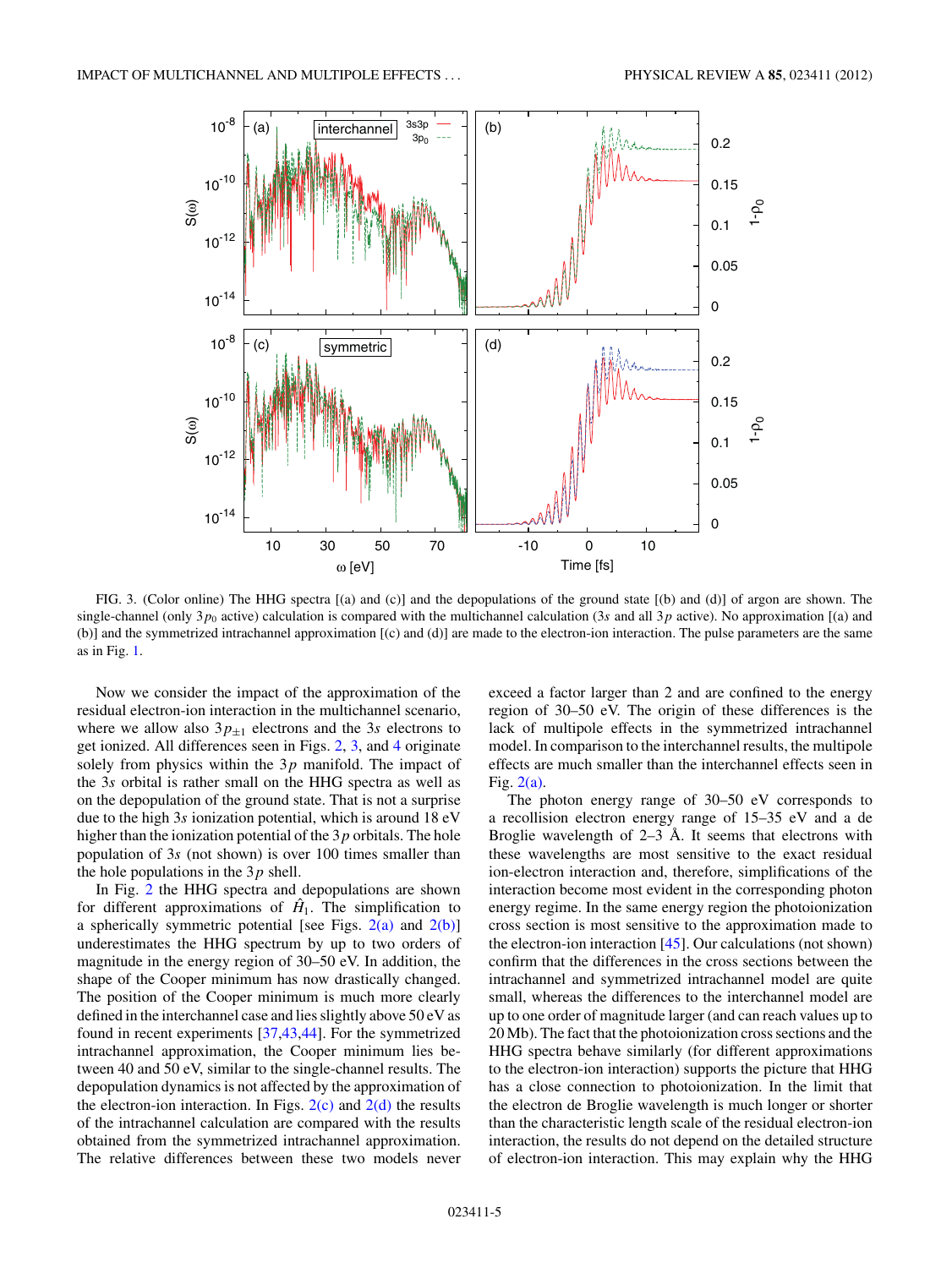<span id="page-5-0"></span>

FIG. 4. (Color online) The ratio of the hole populations  $\rho_{3p_1}$  +  $\rho_{3p-1}$  and  $\rho_{3p_0}$  is shown for different approximations to the electronion interaction. The pulse parameters are the same as in Fig. [1.](#page-2-0)

spectrum does not alter significantly for photon energies smaller than 20 eV and photon energies close to the cutoff region.

We have seen that approximations to the electron-ion interaction can cause differences in the HHG yield, particularly, when multiple orbitals are considered. Not all electron-ion approximations make the HHG spectrum sensitive to whether a single orbital or multiple orbitals are active. In Fig. [3](#page-4-0) we compare the HHG spectrum and the depopulation of the ground state for a single-channel (only  $3p_0$  active) and for a multichannel (all 3*p* and 3*s* are active) calculations. Figures  $3(a)$  and  $3(b)$  are calculated with the exact  $\hat{H}_1$  term including interchannel and multipole effects in the residual electron-ion interaction. The HHG signal strength for the single-channel calculation is strongly reduced in the spectral range of 30–50 eV, whereas the signal is slightly enhanced in the cutoff region. When the symmetrized intrachannel approximation is made [see Figs.  $3(c)$  and  $3(d)$ ], the HHG spectra are almost identical whether single-channel or multichannel calculations are performed. This stands in contrast to the interchannel results, where the interchannel coupling causes strong differences in the HHG yield. The depopulation is overestimated by  $\approx 25\%$  regardless of the approximation made to the electron-ion interaction.

We have seen the strong differences in the HHG spectra and in the depopulations depending on whether only  $3p_0$  or all  $3p$ electrons are active (the contributions from 3*s* are negligible small). Does that also mean the ionization probabilities of 3*p*<sub>±1</sub> are comparable with 3*p*<sub>0</sub>? The ratio  $(\rho_{3p_1} + \rho_{3p_{-1}})/\rho_{3p_0}$ is shown in Fig. 4 for the different models. Note that for linearly polarized light  $\rho_{3p_{+1}} = \rho_{3p_{-1}}$ . Before the pulse, all ratios are close to 0.8 and drop to  $\approx$  0.1 after the pulse. Both intrachannel models lead even to the same final ratio. The small ratios after the pulse show that, at least ultimately, mainly the  $3p_0$  orbital gets ionized, which is at the heart of the SAE approximation. The oscillations in the ratios during the pulse are in phase with the oscillations in the electric field. They are a direct consequence of the projection of the wave function onto the field-free states in the presence of the laser field. In contrast to

the HHG spectra (see Fig. [2\)](#page-3-0), the effects of the intrachannel or symmetric approximation on the population dynamics are quite small.

### **V. CONCLUSION**

We have described the HHG process with a many-body approach, namely TDCIS, where we describe the entire *N*electron wave function. This allows us to fulfill the Pauli principle at all times. Our results show that multichannel effects in the residual electron-ion interaction, which is a combination of the bare nuclear potential and the electron-electron interaction for many-electron systems, have a significant influence on the HHG spectrum. They cannot generally be neglected for atoms and specifically not for molecules as recent experiments have shown [\[40,41\]](#page-6-0). We have demonstrated that orbitals, despite their relatively low ionization probability by the end of the pulse, can lead to surprisingly large modifications of up to 2 orders of magnitude in the HHG spectrum (especially in the energy region of 30–50 eV). While we confirm that after the end of the pulse, the populations of the  $3p_{+1}$  orbitals are relatively small, their contributions during the pulse are not small and have indirectly through interchannel coupling a significant impact on the HHG yield.

We saw that neglecting interchannel interactions leads to large changes in the HHG yield. Multipole effects influence the spectra but not as dramatically as interchannel effects do. All deviations in the HHG yield are in the 30–50 eV energy region, which corresponds to a de Broglie wavelength of the recolliding electron between  $2-3$  Å. This coincides with the characteristic length scale on which the electron-ion interaction goes over into a pure long-range 1*/r* potential. In contrast to the large disagreement in the HHG spectra between the single-channel and multichannel calculations including interchannel interactions we found that by using the symmetric interaction the HHG spectra look quite the same whether or not a single or multiple channels participate in the HHG process. This comparison directly shows that the population of an orbital does not map directly to its importance in the HHG mechanism.

All these observations demonstrate that many-body effects enter in the HHG spectrum and need to be understood in order to successfully use them for tomographic imaging [\[12\]](#page-6-0). The time-dependent configuration-interaction approach provides a clear pathway how these and higher-order effects can be taken into account. Recent works [\[57\]](#page-7-0) have suggested that multielectron excitations are not a dominant factor. All essential multielectron effects can be captured by single-electron excitations including interchannel interactions. This makes the TDCIS approach perfectly suited for studying many-body effects in HHG.

#### **ACKNOWLEDGMENTS**

This work has been supported by the Deutsche Forschungsgemeinschaft (DFG) under Grant No. SFB 925/A5. We thank Sang-Kil Son for helpful discussions.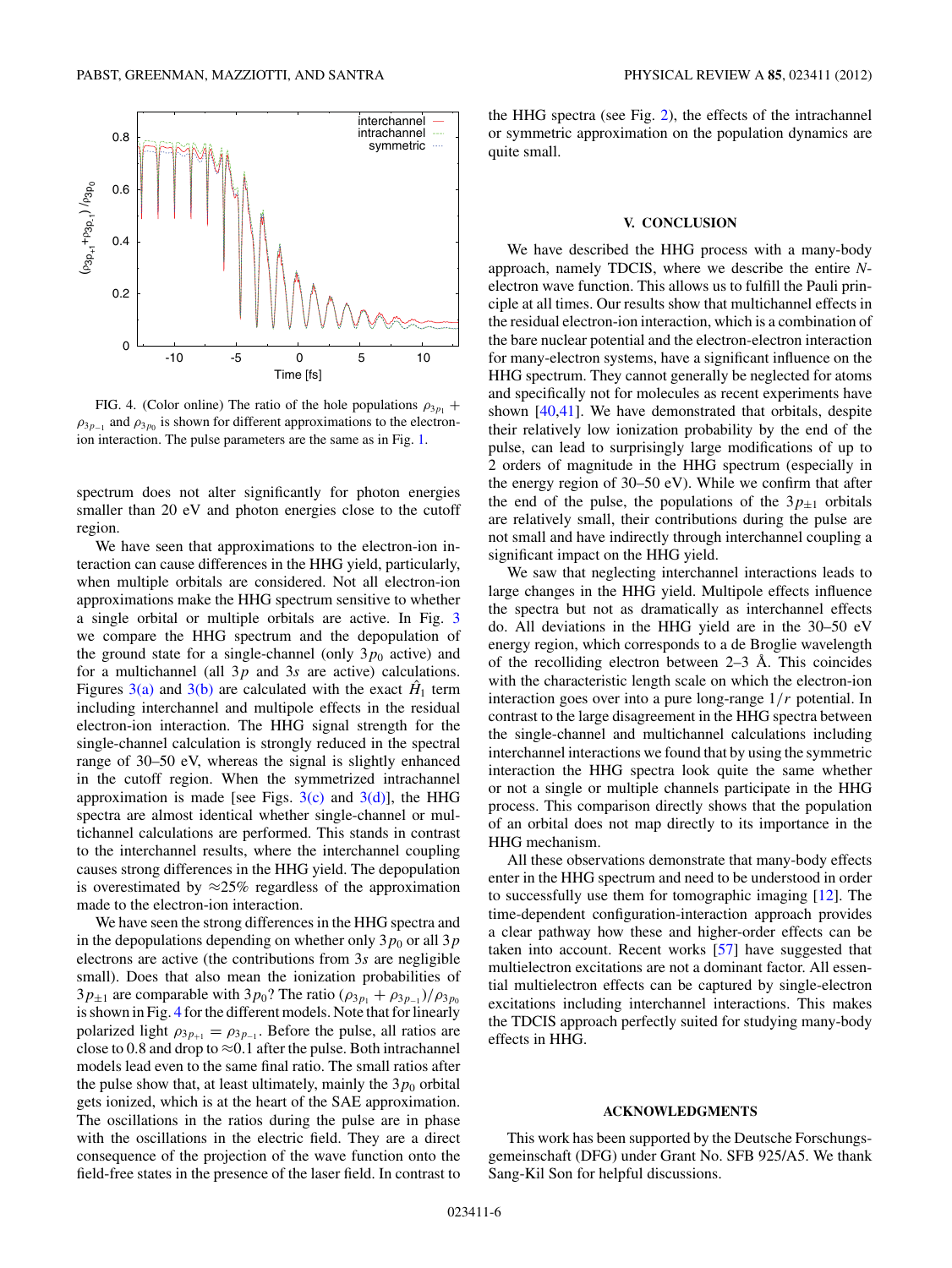- <span id="page-6-0"></span>[1] M. Hentschel, R. Kienberger, C. Spielmann, G. A. Reider, N. Milosevic, T. Brabec, P. Corkum, U. Heinzmann, M. Drescher, and F. Krausz, [Nature \(London\)](http://dx.doi.org/10.1038/35107000) **414**, 509 (2001).
- [2] G. Sansone, F. Kelkensberg, J. F. Perez-Torres, F. Morales, M. F. Kling, W. Siu, O. Ghafur, P. Johnsson, M. Swoboda, E. Benedetti, F. Ferrari, F. Lepine, J. L. Sanz-Vicario, S. Zherebtsov, I. Znakovskaya, A. L'Huillier, M. Yu. Ivanov, M. Nisoli, F. Martin, and M. J. J. Vrakking, [Nature \(London\)](http://dx.doi.org/10.1038/nature09084) **465**[, 763 \(2010\).](http://dx.doi.org/10.1038/nature09084)
- [3] T. Sekikawa, A. Kosuge, T. Kanai, and S. Watanabe, [Nature](http://dx.doi.org/10.1038/nature03108) (London) **432**[, 605 \(2004\).](http://dx.doi.org/10.1038/nature03108)
- [4] N. A. Papadogiannis, B. Witzel, C. Kalpouzos, and D. Charalambidis, [Phys. Rev. Lett.](http://dx.doi.org/10.1103/PhysRevLett.83.4289) **83**, 4289 (1999).
- [5] P. M. Paul, E. S. Toma, P. Breger, G. Mullot, F. Aug, P. Balcou, H. G. Muller, and P. Agostini, Science **292**[, 1689 \(2001\).](http://dx.doi.org/10.1126/science.1059413)
- [6] K. P. Singh, F. He, P. Ranitovic, W. Cao, S. De, D. Ray, S. Chen, U. Thumm, A. Becker, M. M. Murnane, H. C. Kapteyn, I. V. Litvinyuk, and C. L.Cocke, Phys. Rev. Lett. **104**[, 023001 \(2010\).](http://dx.doi.org/10.1103/PhysRevLett.104.023001)
- [7] F. Krausz and M. Ivanov, [Rev. Mod. Phys.](http://dx.doi.org/10.1103/RevModPhys.81.163) **81**, 163 (2009).
- [8] P. H. Bucksbaum, Science **317**[, 766 \(2007\).](http://dx.doi.org/10.1126/science.1142135)
- [9] E. A. Gibson, A. Paul, N. Wagner, R. Tobey, S. Backus, I. P. Christov, M. M. Murnane, and H. C. Kapteyn, [Phys. Rev. Lett.](http://dx.doi.org/10.1103/PhysRevLett.92.033001) **92**[, 033001 \(2004\).](http://dx.doi.org/10.1103/PhysRevLett.92.033001)
- [10] M. Uiberacker, T. Uphues, M. Schultze, A. J. Verhoef, V. Yakovlev, M. F. Kling, J. Rauschenberger, N. M. Kabachnik, H. Schroder, M. Lezius, K. L. Kompa, H.-G. Muller, M. J. J. Vrakking, S. Hendel, U. Kleineberg, U. Heinzmann, M. Drescher, and F. Krausz, [Nature \(London\)](http://dx.doi.org/10.1038/nature05648) **446**, 627 (2007).
- [11] A. L. Lytle, X. Zhang, J. Peatross, M. M. Murnane, H. C. Kapteyn, and O. Cohen, Phys. Rev. Lett. **98**[, 123904 \(2007\).](http://dx.doi.org/10.1103/PhysRevLett.98.123904)
- [12] J. Itatani, J. Levesque, D. Zeidler, H. Niikura, H. Pepin, J. Kieffer, P. Corkum, and D. Villeneuve, [Nature \(London\)](http://dx.doi.org/10.1038/nature03183) **432**[, 867 \(2004\).](http://dx.doi.org/10.1038/nature03183)
- [13] S. Baker, J. S. Robinson, C. A. Haworth, H. Teng, R. A. Smith, C. C. Chiril, M. Lein, J. W. G. Tisch, and J. P. Marangos, [Science](http://dx.doi.org/10.1126/science.1123904) **312**[, 424 \(2006\).](http://dx.doi.org/10.1126/science.1123904)
- [14] A. L. Cavalieri, N. Mueller, T. Uphues, V. S. Yakovlev, A. Baltuska, B. Horvath, B. Schmidt, L. Bluemel, R. Holzwarth, S. Hendel, M. Drescher, U. Kleineberg, P. M. Echenique, R. Kienberger, F. Krausz, and U. Heinzmann, [Nature \(London\)](http://dx.doi.org/10.1038/nature06229) **449**[, 1029 \(2007\).](http://dx.doi.org/10.1038/nature06229)
- [15] D. Shafir, Y. Mairesse, H. J. Wrner, K. Rupnik, D. M. Villeneuve, P. B. Corkum, and N. Dudovich, New J. Phys. **12**[, 073032 \(2010\).](http://dx.doi.org/10.1088/1367-2630/12/7/073032)
- [16] M. Drescher, M. Hentschel, R. Kienberger, M. Uiberacker, V. Yakovlev, A. Scrinzi, T. Westerwalbesloh, U. Kleineberg, U. Heinzmann, and F. Krausz, [Nature \(London\)](http://dx.doi.org/10.1038/nature01143) **419**, 803 [\(2002\).](http://dx.doi.org/10.1038/nature01143)
- [17] H. J. Woerner, J. B. Bertrand, D. V. Kartashov, P. B. Corkum, and D. M. Villeneuve, [Nature \(London\)](http://dx.doi.org/10.1038/nature09185) **466**, 604 (2010).
- [18] E. Goulielmakis, Z.-H. Loh, A. Wirth, R. Santra, N. Rohringer, V. S. Yakovlev, S. Zherebtsov, T. Pfeifer, A. M. Azzeer, M. F. Kling, S. R. Leone, and F. Krausz, [Nature \(London\)](http://dx.doi.org/10.1038/nature09212) **466**, 739 [\(2010\).](http://dx.doi.org/10.1038/nature09212)
- [19] A. Wirth, M. Th. Hassan, I. Grguraš, J. Gagnon, A. Moulet, T. T. Luu, S. Pabst, R. Santra, Z. A. Alahmed, A. M. Azzeer, V. S. Yakovlev, V. Pervak, F. Krausz, and E. Goulielmakis, Science **334**[, 195 \(2011\).](http://dx.doi.org/10.1126/science.1210268)
- [20] M. Lewenstein, P. Balcou, M. Y. Ivanov, A. L'Huillier, and P. B. Corkum, Phys. Rev. A **49**[, 2117 \(1994\).](http://dx.doi.org/10.1103/PhysRevA.49.2117)
- [21] P. B. Corkum, [Phys. Rev. Lett.](http://dx.doi.org/10.1103/PhysRevLett.71.1994) **71**, 1994 (1993).
- [22] K. J. Schafer, B. Yang, L. F. DiMauro, and K. C. Kulander, *[Phys.](http://dx.doi.org/10.1103/PhysRevLett.70.1599)* Rev. Lett. **70**[, 1599 \(1993\).](http://dx.doi.org/10.1103/PhysRevLett.70.1599)
- [23] A. Gordon, F. X. Kärtner, N. Rohringer, and R. Santra, *[Phys.](http://dx.doi.org/10.1103/PhysRevLett.96.223902)* Rev. Lett. **96**[, 223902 \(2006\).](http://dx.doi.org/10.1103/PhysRevLett.96.223902)
- [24] V.-M. Gkortsas, S. Bhardwaj, E. L. Falco-Filho, K.-H. Hong, A. Gordon, and F. X. Krtner, J. Phys. B **44**[, 045601 \(2011\).](http://dx.doi.org/10.1088/0953-4075/44/4/045601)
- [25] A.-T. Le, R. R. Lucchese, S. Tonzani, T. Morishita, and C. D. Lin, Phys. Rev. A **80**[, 013401 \(2009\).](http://dx.doi.org/10.1103/PhysRevA.80.013401)
- [26] L. Landau and E. Lifschitz, *Quantum Mechanics Non-Relativistic* (Pergamon Press, New York, 1965).
- [27] C. D. Lin, A.-T. Le, Z. Chen, T. Morishita, and R. Lucchese, J. Phys. B **43**[, 122001 \(2010\).](http://dx.doi.org/10.1088/0953-4075/43/12/122001)
- [28] T. Morishita, A.-T. Le, Z. Chen, and C. D. Lin, [Phys. Rev. Lett.](http://dx.doi.org/10.1103/PhysRevLett.100.013903) **100**[, 013903 \(2008\).](http://dx.doi.org/10.1103/PhysRevLett.100.013903)
- [29] C. Vozzi, F. Calegari, E. Benedetti, J.-P. Caumes, G. Sansone, S. Stagira, M. Nisoli, R. Torres, E. Heesel, N. Kajumba, J. P. Marangos, C. Altucci, and R. Velotta, [Phys. Rev. Lett.](http://dx.doi.org/10.1103/PhysRevLett.95.153902) **95**, [153902 \(2005\).](http://dx.doi.org/10.1103/PhysRevLett.95.153902)
- [30] M. Y. Emelin, M. Y. Ryabikin, and A. M. Sergeev, [New J. Phys.](http://dx.doi.org/10.1088/1367-2630/10/2/025026) **10**[, 025026 \(2008\).](http://dx.doi.org/10.1088/1367-2630/10/2/025026)
- [31] W. Boutu, S. Haessler, H. Merdji, P. Breger, G. Waters, M. Stankiewicz, L. J. Frasinski, R. Taieb, J. Caillat, A. Maquet, P. Monchicourt, B. Carre, and P. Salieres, [Nat. Phys.](http://dx.doi.org/10.1038/nphys964) **4**, 545 [\(2008\).](http://dx.doi.org/10.1038/nphys964)
- [32] B. A. Sickmiller and R. R. Jones, [Phys. Rev. A](http://dx.doi.org/10.1103/PhysRevA.80.031802) **80**, 031802 [\(2009\).](http://dx.doi.org/10.1103/PhysRevA.80.031802)
- [33] J. Z. Kamiński and F. Ehlotzky, *Phys. Rev. A* 54[, 3678 \(1996\).](http://dx.doi.org/10.1103/PhysRevA.54.3678)
- [34] O. Smirnova, A. S. Mouritzen, S. Patchkovskii, and M. Y. Ivanov, J. Phys. B **40**[, F197 \(2007\).](http://dx.doi.org/10.1088/0953-4075/40/13/F01)
- [35] A. Abdurrouf and F. H. M. Faisal, [Phys. Rev. A](http://dx.doi.org/10.1103/PhysRevA.79.023405) **79**, 023405 [\(2009\).](http://dx.doi.org/10.1103/PhysRevA.79.023405)
- [36] K. C. Kulander, K. J. Schafer, and J. L. Krause, [Int. J. Quantum](http://dx.doi.org/10.1002/qua.560400839) Chem. **40**[, 415 \(1991\).](http://dx.doi.org/10.1002/qua.560400839)
- [37] J. Higuet, H. Ruf, N. Thiré, R. Cireasa, E. Constant, E. Cormier, D. Descamps, E. Mével, S. Petit, B. Pons, Y. Mairesse, and B. Fabre, Phys. Rev. A **83**[, 053401 \(2011\).](http://dx.doi.org/10.1103/PhysRevA.83.053401)
- [38] M. Awasthi, Y. V. Vanne, A. Saenz, A. Castro, and P. Decleva, Phys. Rev. A **77**[, 063403 \(2008\).](http://dx.doi.org/10.1103/PhysRevA.77.063403)
- [39] I. A. Ivanov and A. S. Kheifets, [Phys. Rev. A](http://dx.doi.org/10.1103/PhysRevA.79.053827) **79**, 053827 [\(2009\).](http://dx.doi.org/10.1103/PhysRevA.79.053827)
- [40] B. K. McFarland, J. P. Farrell, P. H. Bucksbaum, and M. Ghr, Science **322**[, 1232 \(2008\).](http://dx.doi.org/10.1126/science.1162780)
- [41] O. Smirnova, Y. Mairesse, S. Patchkovskii, N. Dudovich, D. Villeneuve, P. Corkum, and M. Y. Ivanov, [Nature \(London\)](http://dx.doi.org/10.1038/nature08253) **460**[, 972 \(2009\).](http://dx.doi.org/10.1038/nature08253)
- [42] A. D. Shiner, B. E. Schmidt, C. Trallero-Herrero, H. J. Worner, S. Patchkovskii, P. B. Corkum, J. Kieffer, F. Legare, and D. M. Villeneuve, Nat. Phys. **7**[, 464 \(2011\).](http://dx.doi.org/10.1038/nphys1940)
- [43] H. J. Wörner, H. Niikura, J. B. Bertrand, P. B. Corkum, and D. M. Villeneuve, Phys. Rev. Lett. **102**[, 103901 \(2009\).](http://dx.doi.org/10.1103/PhysRevLett.102.103901)
- [44] J. P. Farrell, L. S. Spector, B. K. McFarland, P. H. Bucksbaum, M. Gühr, M. B. Gaarde, and K. J. Schafer, *[Phys. Rev. A](http://dx.doi.org/10.1103/PhysRevA.83.023420)* 83, [023420 \(2011\).](http://dx.doi.org/10.1103/PhysRevA.83.023420)
- [45] A. F. Starace, in *Handbuch der Physik*, Vol. **31**, edited by W. Mehlhorn (Springer, Berlin, 1980), pp. 1–121.
- [46] N. Rohringer, A. Gordon, and R. Santra, [Phys. Rev. A](http://dx.doi.org/10.1103/PhysRevA.74.043420) **74**, 043420 [\(2006\).](http://dx.doi.org/10.1103/PhysRevA.74.043420)
- [47] L. Greenman, P. J. Ho, S. Pabst, E. Kamarchik, D. A. Mazziotti, and R. Santra, Phys. Rev. A **82**[, 023406 \(2010\).](http://dx.doi.org/10.1103/PhysRevA.82.023406)
- [48] N. Rohringer and R. Santra, Phys. Rev. A **79**[, 053402 \(2009\).](http://dx.doi.org/10.1103/PhysRevA.79.053402)